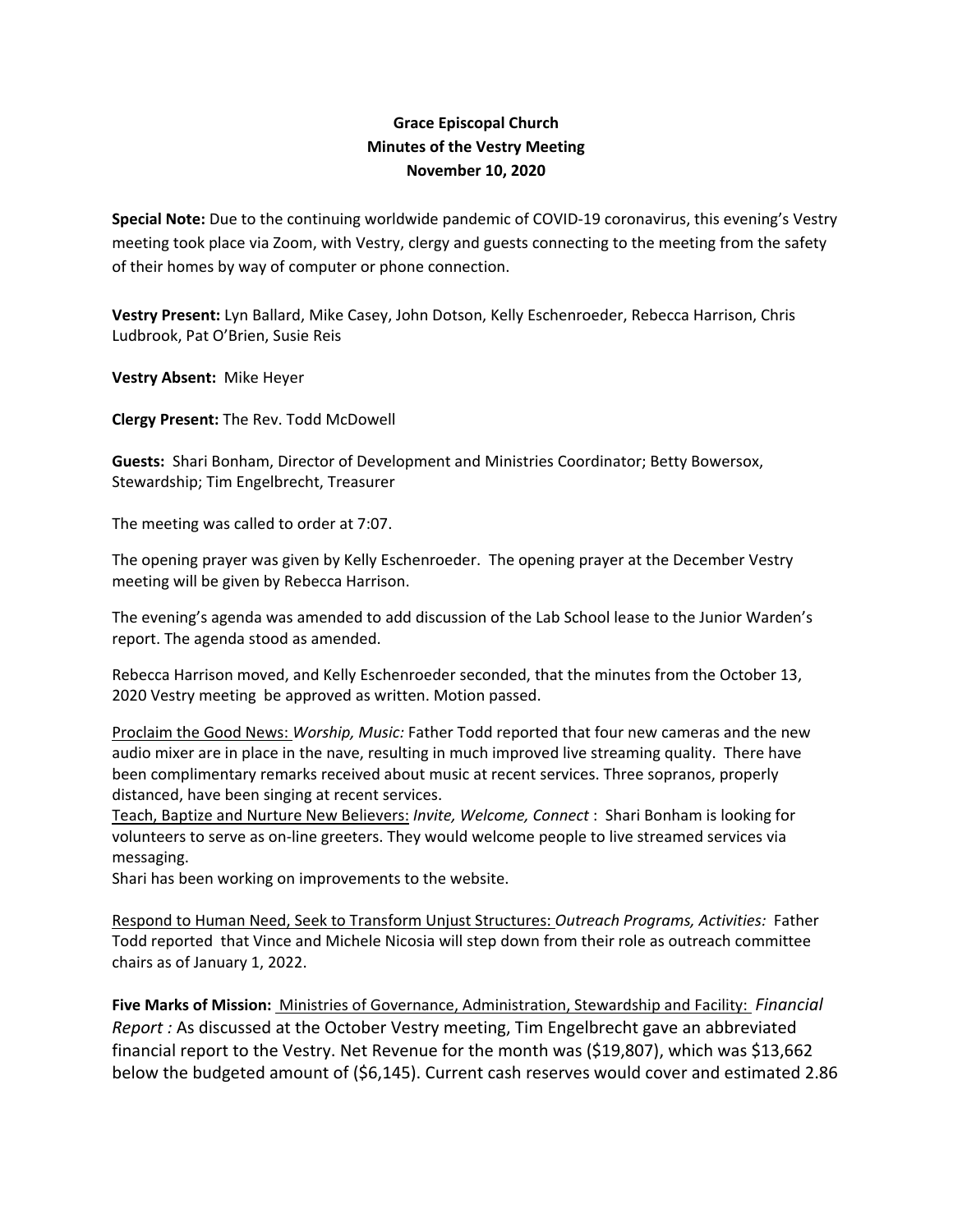months of 2020 budgeted expenses. Tim noted that third quarter pledge fulfillment status letters will be sent out this week. The letters typically stimulate pledge payments.

*Stewardship:* Stewardship chair Betty Bowersox reported 39 pledge cards have been received. 19 pledges will increase, 19 will remain the same, and one will decrease in 2021.

Betty reported that three small groups were formed to meet virtually to discuss the Faith Filled Generosity program. Betty received positive reviews from participants.

Susie Reis, Kelly Eschenroeder and Pat O'Brien will write thank you notes acknowledging the receipt of pledge cards from parishioners.

Father Todd welcomed Lyn Ballard to the Vestry. Lyn will fill Katie Compton's unexpired seat.

**Junior Warden Report**: Junior Warden Rebecca Harrison reported that a coppersmith will begin work to repair the holes in the St. Matthews spire.

Parishioners who are tending garden beds have been notified that they can blow leaves out of the beds prior to the lawn maintenance company's final mowing the week prior to Thanksgiving.

One of the triangular windows on the organ side of the church is leaking. It will be repaired from the outside.

The Lab School lease is scheduled for re‐negotiation. They are currently operating at 80% capacity due to COVID‐19. The have requested that they not have a rent increase for the July 1, 2021 – June 30, 2022 school year. Rebecca noted that they are currently at a break‐even point in terms of covering their costs at Grace. Lyn Ballard moved, and Kelly Eschenroeder seconded, that the Vestry approve keeping the Lab School rent for the July 1, 2021 – June 30, 2022 school year the same as the July 1, 2020 – June 30, 2021 school year. Motion passed.

**Senior Warden Report:** Father Todd reported for Mike Heyer that they are expecting to have names of nominees willing to serve on the Vestry by the December meeting. Father Todd thanked Kelly Eschenroeder for her willingness to serve a second three year term on the Vestry.

**Report of the Rector:** The 2021 Vestry retreat will either be done via Zoom, or in person at Grace. The executive committee is exploring making Grace's kitchen available for rent to outside parties in the food industry.

The Vestry discussed the possibility of installing video monitors where the hymn boards hang. The monitors would allow people in church to see everything that those viewing a live streamed service would see. An example given was having a recorded video from the Presiding Bishop played during a church service. Currently, only those live streaming the service would be able to see the video, and those in church would not see anything. Tom Petrie provided a cost analysis of two options. Vestry members were asked to watch services from Trinity Wall Street, which uses monitors in their nave, to get an idea of how it might look at Grace. The idea will be revisited at the December Vestry meeting. Bishop Deon Johnson will preside at the Advent 1 service on November 29 at Grace. The diocesan convention will be held virtually on November 19, 20 and 21.

The evenings meeting concluded with a reading of Compline.

Kelly Eschenroeder moved and Pat O'Brien seconded that the meeting adjourn. Motion passed. The meeting adjourned at 8:55. Respectfully submitted

Sue Nixon